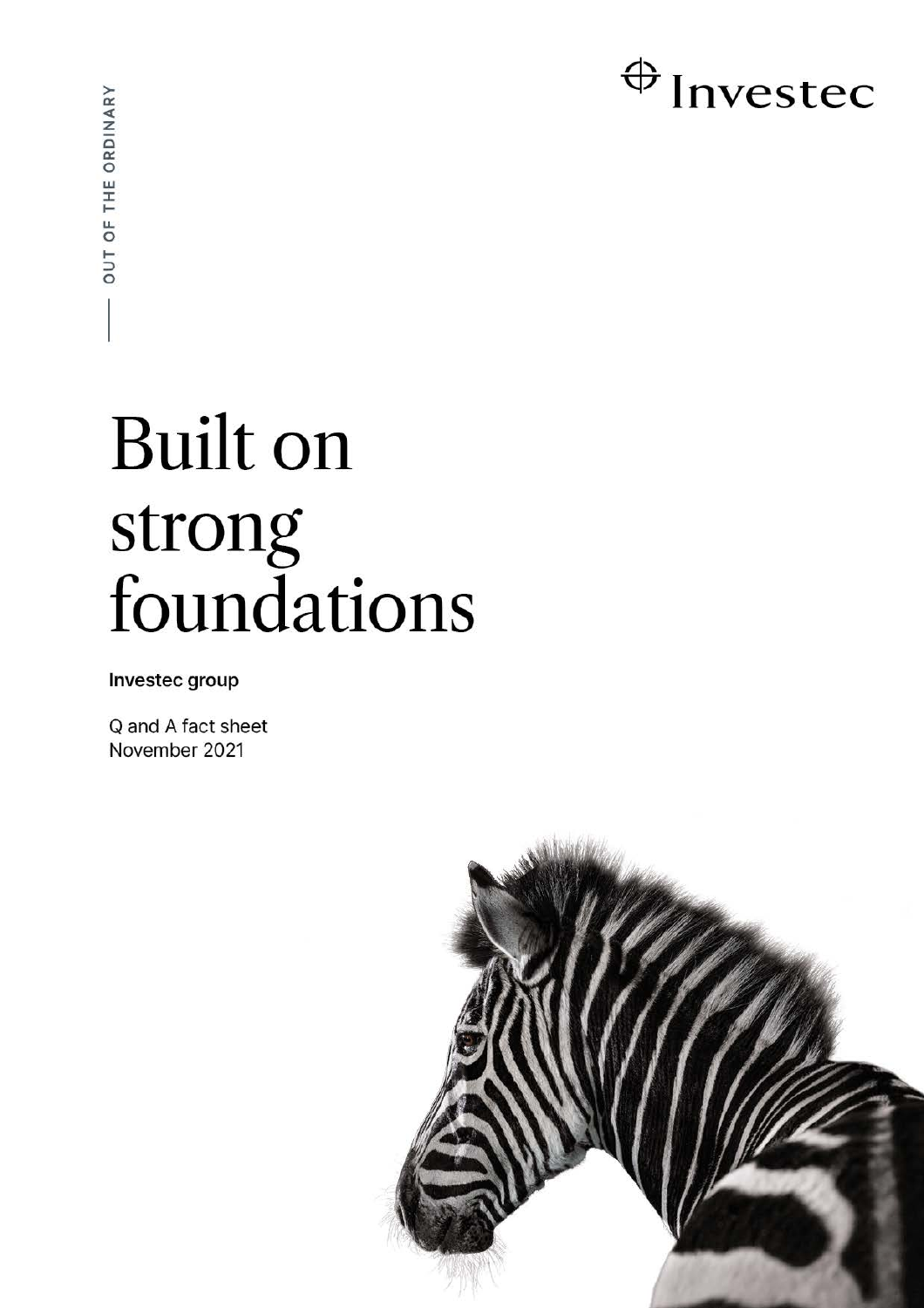Investec (comprising Investec Limited and Investec plc) partners with private, institutional and corporate clients, offering international banking, investments and wealth management services in two principal markets, South Africa and the UK, as well as certain other countries.

# We are a domestically relevant, internationally connected banking and wealth & investment group.

Our purpose is to create enduring worth – living in, not off, society.

The group was established in 1974 and currently has approximately 8 200+ employees.

Since inception, we have expanded through a combination of substantial organic growth and a series of strategic acquisitions. Our focus today is on growth in our chosen markets.

#### **Our journey so far**

1974 Founded as a leasing company in Johannesburg

# 1986

We were listed on the JSE Limited South Africa

# 2003

We concluded a significant empowerment transaction in which our empowerment partners collectively acquired a 25.1% stake in the issued share capital of Investec Limited

# 2021

Today, we have an efficient, integrated international business platform, offering all our core activities in the UK and South Africa

1980

We acquired a banking licence

# 2002

In July 2002, we implemented a dual listed companies (DLC) structure with linked companies listed in London and Johannesburg

# 2020

We successfully completed the demerger of Investec Asset Management which separately listed as Ninety One in March 2020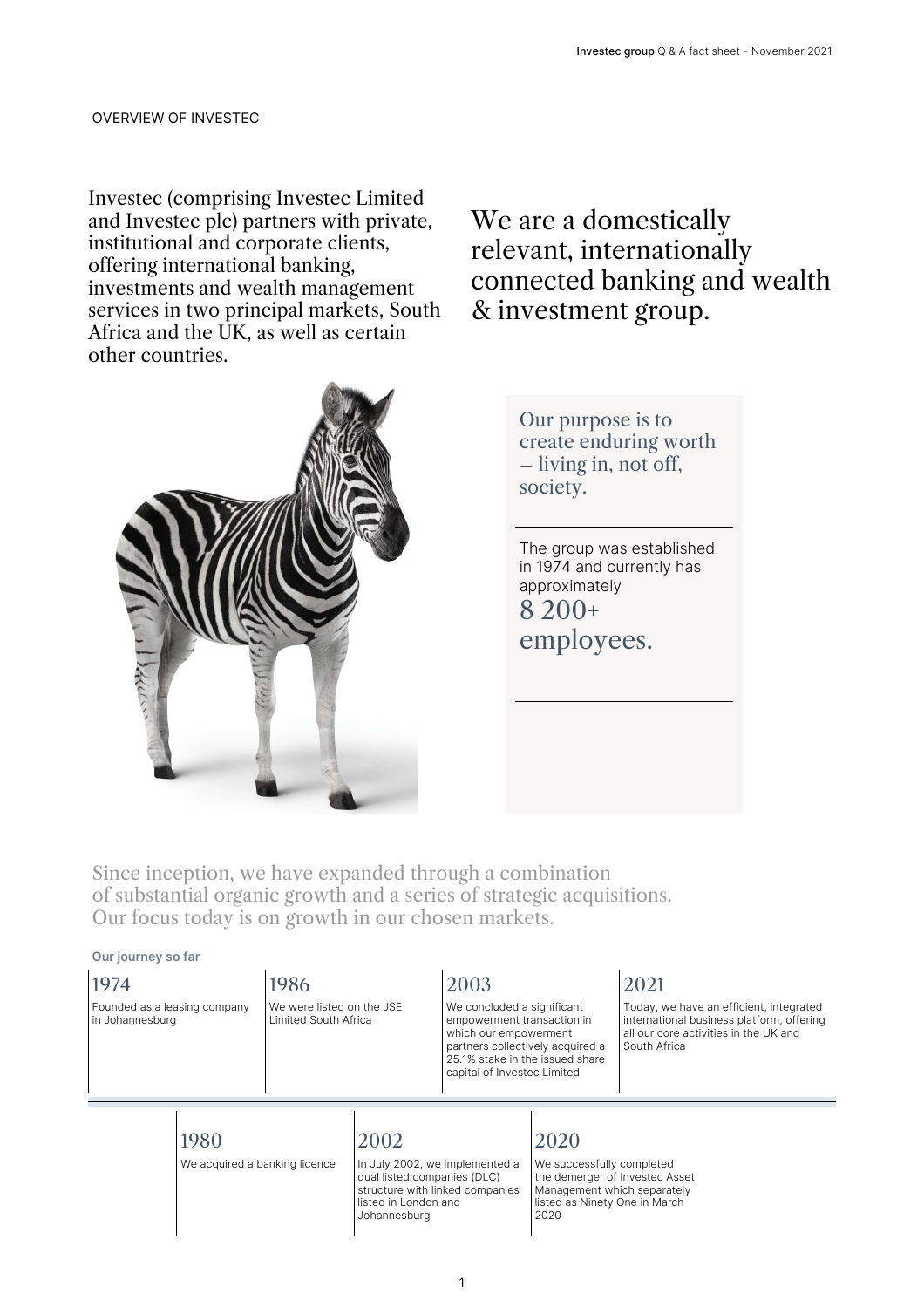#### OVERVIEW OF INVESTEC CONTINUED

# Overall group performance for the six months ended 30 September 2021

Investec released its interim results on 18 November 2021.

#### Highlights for 30 September 2021 (1H2022) compared to 30 September 2020 (1H2021)

- Revenue grew 30.5% supported by the strength of our client franchises and improved market conditions.
- Adjusted earnings per share increased 134.8% to 26.3p (1H2021: 11.2p), ahead of comparable pre-COVID levels (September 2019).
- Wealth & Investment funds under management (FUM) increased 8.6% to £63.0 billion (31 March 2021: £58.0 billion) underpinned by net inflows of £1.5 billion, market recovery and good investment performance.
- Loan books within Specialist Banking grew 7.2% to £28.3 billion (31 March 2021: £26.4 billion) given increased activity levels and continued client acquisition in both geographies.
- The cost to income ratio improved to 64.0% (1H2021: 72.0%), with operating costs increasing 11.7%. Fixed operating expenditure increased 3.3% reflecting continued cost discipline.
- Pre-provision adjusted operating profit increased 61.2% to £336.0 million (1H2021: £208.5 million), 9.3% ahead of September 2019.
- Expected credit loss (ECL) impairment charges were 84.5% lower, resulting in a credit loss ratio (CLR) of 7bps (31 March 2021: 35bps; 1H2021: 47bps), reflecting strong asset quality and higher recoveries.
- Return on equity (ROE) was 11.2% for the period (1H2021: 5.3%) and return on tangible equity (ROTE) was 12.1% (1H2021: 5.8%).
- Tangible net asset value (TNAV) per share increased 10.2% (annualised) to 445.2p (31 March 2021: 423.6p). Net asset value (NAV) per share increased 9.3% (annualised) to 479.2p (31 March 2021: 458.0p).
- Maintained strong capital, funding, and liquidity positions.
- The Board has proposed an interim dividend of 11.0p (1H2021: 5.5p) resulting in a payout ratio of 41.8%.
- The Board has further resolved to distribute a 15% holding in Ninety One to shareholders.

#### Updated guidance for 31 March 2022 (FY2022)

• Updated FY2022 adjusted earnings per share guidance of between 48p and 53p (Range guided in May 2021: 36p – 41p).

#### Fani Titi, Group Chief Executive commented:

"The group delivered a strong first half result, underpinned by resilient client franchises, strong revenue momentum and sound asset quality – resulting in adjusted earnings per share of 26.3p, ahead of comparable pre-COVID levels.

I am pleased to share that the Board has proposed an interim dividend of 11.0p relative to 5.5p in 1H2021.

Further, in line with our strategy to optimise the allocation of capital, the Board has resolved to distribute a 15% holding in Ninety One to our shareholders.

I am grateful for the hard work and commitment of my colleagues, which has enabled us to deliver this solid result.

The strength of the relationships we have built with our clients is reflected in the trust they have continued to place in our people and our organisation. The changes made to simplify and focus the group are bearing fruit, positioning us well for the future. Our resilient business model and strong balance sheet will support our drive to achieve sustainable long-term value and growth for our colleagues, clients, shareholders, and societies in which we live."

#### Dividend

The Board has proposed an interim dividend of 11.0p (1H2021: 5.5p), translating to a 41.8% payout ratio, within the group's 30% to 50% payout range.

#### Distribution of 15% holding in Ninety One

Given the group's strong capital generation; capital optimisation strategy; and in line with previous communication that 15% of Ninety One is surplus to our capital requirements, the Board has resolved to distribute the 15% holding to shareholders whilst retaining an approximate 10% interest.

The distribution will be subject to regulatory, shareholder and other approvals.

Announcements will be made in due course updating shareholders on the distribution terms and process.

#### **Outlook**

Based on the group's performance to date, we have updated our FY2022 adjusted earnings per share guidance to between 48p - 53p (Range guided in May 2021: 36p – 41p). We will provide further guidance in our March 2022 pre-close briefing.

The macro-economic environment is improving; however, global recovery remains uneven. Underlying consumer and business confidence in our core markets will continue to be tested by the ongoing presence of COVID-19, along with the consequences of Brexit in the UK and the slow progress in implementing economic reforms in South Africa.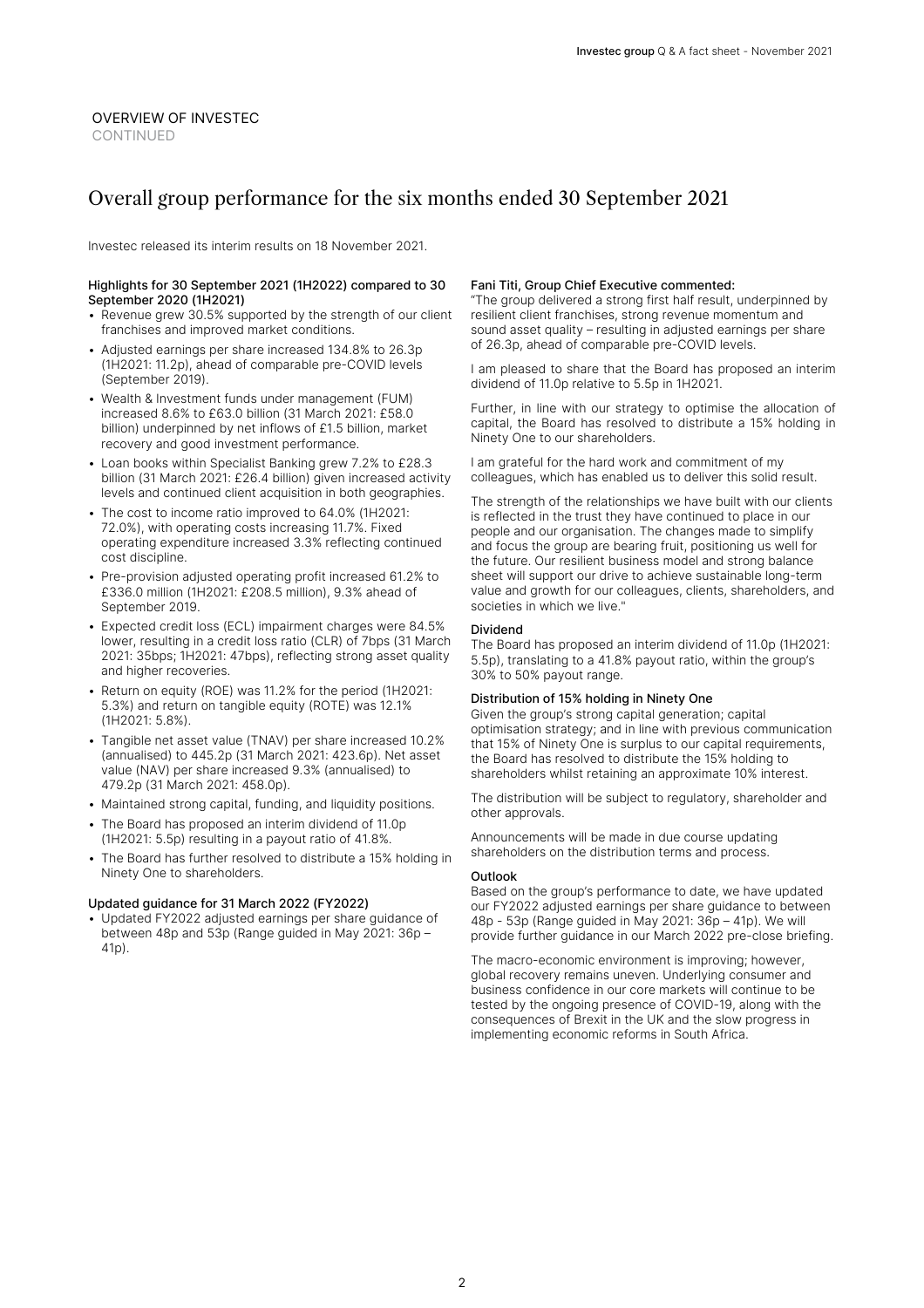Exchange rates between local currencies and Pounds Sterling have fluctuated over the period. The most significant impact arises from the volatility of the Rand. The average Rand: Pound Sterling exchange rate over the period has appreciated by 9.6% against the comparative six-month period ended 30 September 2020, and the closing rate has appreciated by 0.3% since 31 March 2021. The following tables provide an analysis of the impact of the Rand on our reported numbers.

|                                                             |                    |                                          | <b>Results in Pounds Sterling</b> | <b>Results in Rands</b>                                                     |                                       |                               |                               |             |
|-------------------------------------------------------------|--------------------|------------------------------------------|-----------------------------------|-----------------------------------------------------------------------------|---------------------------------------|-------------------------------|-------------------------------|-------------|
|                                                             | Six months<br>2021 | to 30 Sept Six months to<br>30 Sept 2020 | ℅<br>change                       | <b>Neutral</b><br>currency <sup>^</sup><br>Six months<br>to 30 Sept<br>2021 | Neutral<br>currency<br>$\%$<br>change | Six months to<br>30 Sept 2021 | Six months to<br>30 Sept 2020 | %<br>change |
| Adjusted operating profit before<br>taxation (million)      | £326               | £142                                     | 128.6%                            | £308                                                                        | 116.9%                                | R6 496                        | R3 143                        | 106.7%      |
| Earnings attributable to<br>shareholders (million)          | £250               | £109                                     | 129.4%                            | £236                                                                        | 117.4%                                | R4 977                        | R <sub>2</sub> 405            | 106.9%      |
| Adjusted earnings attributable<br>to shareholders (million) | £242               | £104                                     | 132.2%                            | £230                                                                        | 121 2%                                | R4832                         | R <sub>2</sub> 309            | 109.3%      |
| Adjusted earnings per share                                 | 26.3p              | 11.2p                                    | 134.8%                            | 25.0 <sub>p</sub>                                                           | 123.2%                                | 524c                          | 248c                          | 111.3%      |
| Basic earnings per share                                    | 25.0 <sub>p</sub>  | 9.6 <sub>p</sub>                         | 160.4%                            | 23.7 <sub>p</sub>                                                           | 146.9%                                | 499c                          | 212c                          | 135.4%      |
| Headline earnings per share                                 | 24.7p              | 9.2 <sub>p</sub>                         | 168.5%                            | 23.4p                                                                       | 154.3%                                | 494c                          | 213c                          | 131.9%      |

|                                           |                    | <b>Results in Pounds Sterling</b> | <b>Results in Rands</b> |                                                                |                                    |                    |                      |             |
|-------------------------------------------|--------------------|-----------------------------------|-------------------------|----------------------------------------------------------------|------------------------------------|--------------------|----------------------|-------------|
|                                           | At 30 Sept<br>2021 | At 31 March<br>2021               | %<br>change             | <b>Neutral</b><br>currency <sup>^^</sup><br>At 30 Sept<br>2021 | Neutral<br>currency<br>%<br>change | At 30 Sept<br>2021 | At 31 March<br>2021  | %<br>change |
| Net asset value per share                 | 479.2p             | 458.0p                            | 4.6%                    | 477.9 <sub>p</sub>                                             | 4.3%                               | 9723c              | 9 3 2 6 c            | 4.3%        |
| Tangible net asset value per<br>share     | 445.2p             | 423.6p                            | 5.1%                    | 443.9p                                                         | 4.8%                               | 9033c              | 8624c                | 4.7%        |
| Total equity (million)                    | £5 514             | £5 312                            | 3.8%                    | £5 503                                                         | 3.6%                               | R111880            | R <sub>108</sub> 161 | 3.4%        |
| Total assets (million)                    | £53 454            | £51 512                           | 3.8%                    | £53 356                                                        | 3.6%                               | R1 084 593         | R1048867             | 3.4%        |
| Core Ioans (million)                      | £28 336            | £26438                            | 7.2%                    | £28 284                                                        | 7.0%                               | R574 951           | R538 320             | 6.8%        |
| Cash and near cash balances<br>(million)  | £13 949            | £13 229                           | 5.4%                    | £13 926                                                        | 5.3%                               | R283028            | R269 364             | 5.1%        |
| Customer accounts (deposits)<br>(million) | £36 353            | £34 449                           | 5.5%                    | £36 284                                                        | 5.3%                               | R737 610           | R701446              | 5.2%        |
| Funds under management<br>(million)       | £63 419            | £58436                            | 8.5%                    | £63 352                                                        | 8.4%                               | R1 286 775         | R1 189 872           | 8.1%        |

For income statement items we have used the average Rand: Pound Sterling exchange rate that was applied in the prior period, i.e. 22.05.

^^ For balance sheet items we have assumed that the Rand: Pound Sterling closing exchange rate has remained neutral since 31 March 2021.

Neutral currency information is considered as pro-forma financial information as per the JSE Listings Requirements and is therefore the responsibility of the group's board of directors. Pro-forma financial information was prepared for illustrative purposes and because of its nature may not fairly present the issuer's financial position, changes in equity, or results of operations. The external auditors issued a limited assurance report in respect of the neutral currency information. The report is available for inspection at the registered office of Investec upon request.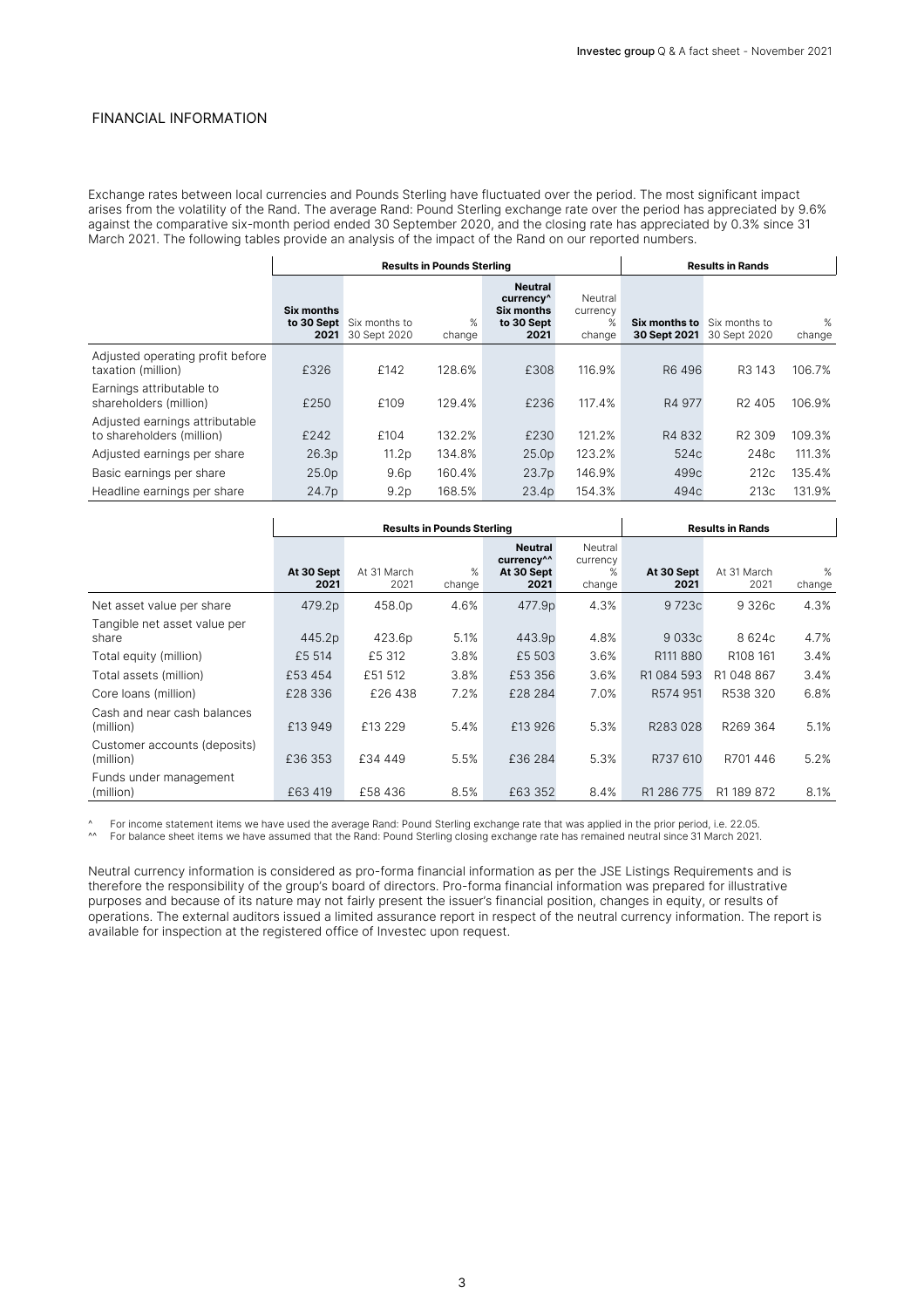**CONTINUED** 

## Funding and liquidity

Customer deposits grew 5.5% to £36.4 billion (31 March 2021: £34.5 billion). Cash and near cash of £13.9 billion (£7.3 billion in Investec plc and R134.6 billion in Investec Limited) at 30 September 2021 represents 38.4% of customer deposits.

The group comfortably exceeds Basel liquidity requirements for the Liquidity Coverage Ratio (LCR) and Net Stable Funding Ratio (NSFR).

- Investec Bank Limited (consolidated group) ended the period to 30 September 2021 with the three-month average of its LCR at 158.0% and an NSFR of 110.6%.
- For Investec plc, the LCR and NSFR are calculated using the relevant EU regulation, applying our own interpretations where required. The LCR reported to the PRA at 30 September 2021 was 284% and the internally calculated NSFR was 127% at 30 September 2021.

## Capital adequacy and leverage ratios

Capital and leverage ratios remain sound, ahead of Board-approved minimum targets and regulatory requirements. The CET1 and leverage ratio were 13.9% and 7.6% for Investec Limited (partial AIRB) and 11.1% and 7.8% for Investec plc (standardised approach) respectively.

The group targets a minimum CET1 ratio above 10%, a tier 1 ratio above 11% and a total capital adequacy ratio range of 14% to 17% on a consolidated basis for each of Investec plc and Investec Limited, respectively.

# A summary of capital adequacy and leverage ratios

|                                                    | <b>Standardised</b>           |                | <b>Increased AIRB</b><br>scope <sup>oo</sup> |         | <b>Standardised</b>         |                    | <b>FIRB</b>                   |               | <b>Increased AIRB</b><br>scope <sup>00</sup> |               |
|----------------------------------------------------|-------------------------------|----------------|----------------------------------------------|---------|-----------------------------|--------------------|-------------------------------|---------------|----------------------------------------------|---------------|
|                                                    | Investec<br>$plc^{\circ}$ * # | $IBP^o * H$    | Investec<br>Limited* ^                       | $IBL^*$ | Investec<br>$p c^{\circ *}$ | IBP <sup>o</sup> * | <b>Investec</b><br>Limited* ^ | $IBL^*$       | <b>Investec</b><br>Limited* ^                | IBL* ^        |
|                                                    |                               |                | 30 September 2021                            |         | 31 March 2021               |                    |                               |               |                                              |               |
| Common Equity Tier 1 ratio**                       | 11.2%                         | 12.0%          | 12.2%                                        | 13.3%   | 11.2%                       | 12.0%              | 12.2%                         | 13.3%         | 12.8%                                        | 14.0%         |
| Common Equity Tier 1 ratio<br>(fully loaded)***    | 10.7%                         | 11.5%          | 12.2%                                        | 13.3%   | 10.7%                       | 11.5%              | 12.2%                         | 13.3%         | 12.8%                                        | 14.0%         |
| Tier 1 ratio**                                     | 12.8%                         | 13.6%          | 12.8%                                        | 13.7%   | 12.8%                       | 13.6%              | 12.8%                         | 13.7%         | 13.4%                                        | 14.4%         |
| Total capital ratio** /<br>Pro-forma#              | 14.8%/<br>16.9%               | 16.2%<br>18.4% | 16.0%                                        | 17.8%   | 15.1%<br>n/a                | 16.6%/<br>n/a      | 16.0%/<br>n/a                 | 17.8%/<br>n/a | 16.6%<br>n/a                                 | 18.6%/<br>n/a |
| Risk-weighted assets<br>$(E'million)**$            | 16 332                        | 15789          | 351125                                       | 329 366 | 16 332                      | 15 789             | 351125                        | 329 366       | 336 629                                      | 314 843       |
| Leverage exposure measure<br>(£'million)           | 26 675                        | 26 351         | 593 944                                      | 555 992 | 26 675                      | 26 351             | 593 944                       | 555 992       | 594 059                                      | 556 110       |
| Leverage ratio <sup>^^</sup>                       | 7.9%                          | 8.1%           | 7.6%                                         | 8.1%    | 7.9%                        | 8.1%               | 7.6%                          | 8.1%          | 7.6%                                         | 8.1%          |
| Leverage ratio (fully<br>loaded)***                | 7.5%                          | 7.8%           | 7.5%                                         | 8.1%    | 7.5%                        | 7.8%               | 7.5%                          | 8.1%          | 7.5%                                         | 8.1%          |
| Leverage ratio (UK leverage<br>ratio framework)^^^ | 9.2%                          | 9.5%           | n/a                                          | n/a     | 9.2%                        | 9.5%               | n/a                           | n/a           | n/a                                          | n/a           |

Where: IBP is Investec Bank plc consolidated and IBL is Investec Bank Limited. The information for Investec plc includes the information for IBP. The information for Investec Limited includes the information for IBL.

The CET1, Tier 1, total capital ratios and RWAs are calculated applying the IFRS 9 transitional arrangements.

\*\*\* The CET1 ratio (fully loaded) and the leverage ratio (fully loaded) assumes full adoption of IFRS 9 and full adoption of all CRD IV rules or South African Prudential Authority regulations. As a result of the adoption of IFRS 9, Investec plc elected to designate its subordinated fixed rate medium-term notes<br>due in 2022 at fair value. By the time of full adoption of IFRS 9 in at par value. The remaining interest rate portion of the fair value adjustment at 30 September 2021 of £2.6 million (post-taxation), has therefore been excluded from the fully loaded ratios as it will be released into profit and loss over the remaining life of the instrument.

The capital adequacy disclosures follow Investec's normal basis of presentation so as to show a consistent basis of calculation across the jurisdictions in which the group operates. For Investec plc and IBP this does not include the deduction of foreseeable charges and dividends when calculating the capital ratios. The impact of this deduction totalling £39 million (31 March 2021: £25 million) for Investec plc and £33 million (31 March 2021: £25 million) for IBP would lower the CET1 ratio by 26bps (31 March 2021: 17bps) and 21bps (31 March 2021: 16bps) respectively.

Investec Limited received approval to adopt the Advanced Internal Ratings Based (AIRB) approach for the SME and Corporate models, effective 1 April 2021. We presented numbers on a pro-forma basis for 31 March 2021.

# Pro-forma 30 September 2021 total capital ratio includes the proceeds of the Investec plc £350 million 2.625% Callable Fixed Rate Resettable

Subordinated Notes due 2023, issued 4 October 2021 and the IBP internal £350 million tier 2 subordinated loan issuance, dated 4 October 2021.

^ Investec Limited's capital information includes unappropriated profits. If unappropriated profits are excluded from capital information, Investec Limited's and IBL's CET1 ratio would be 93bps (31 March 2021: 39bps) and 0bps (31 March 2021: 48bps) lower.

The leverage ratios are calculated on an end-quarter basis.

^^^ Investec plc is not subject to the UK leverage ratio framework; however, for comparative purposes this ratio has been disclosed. This framework excludes qualifying central bank balances from the calculation of the leverage exposure measure.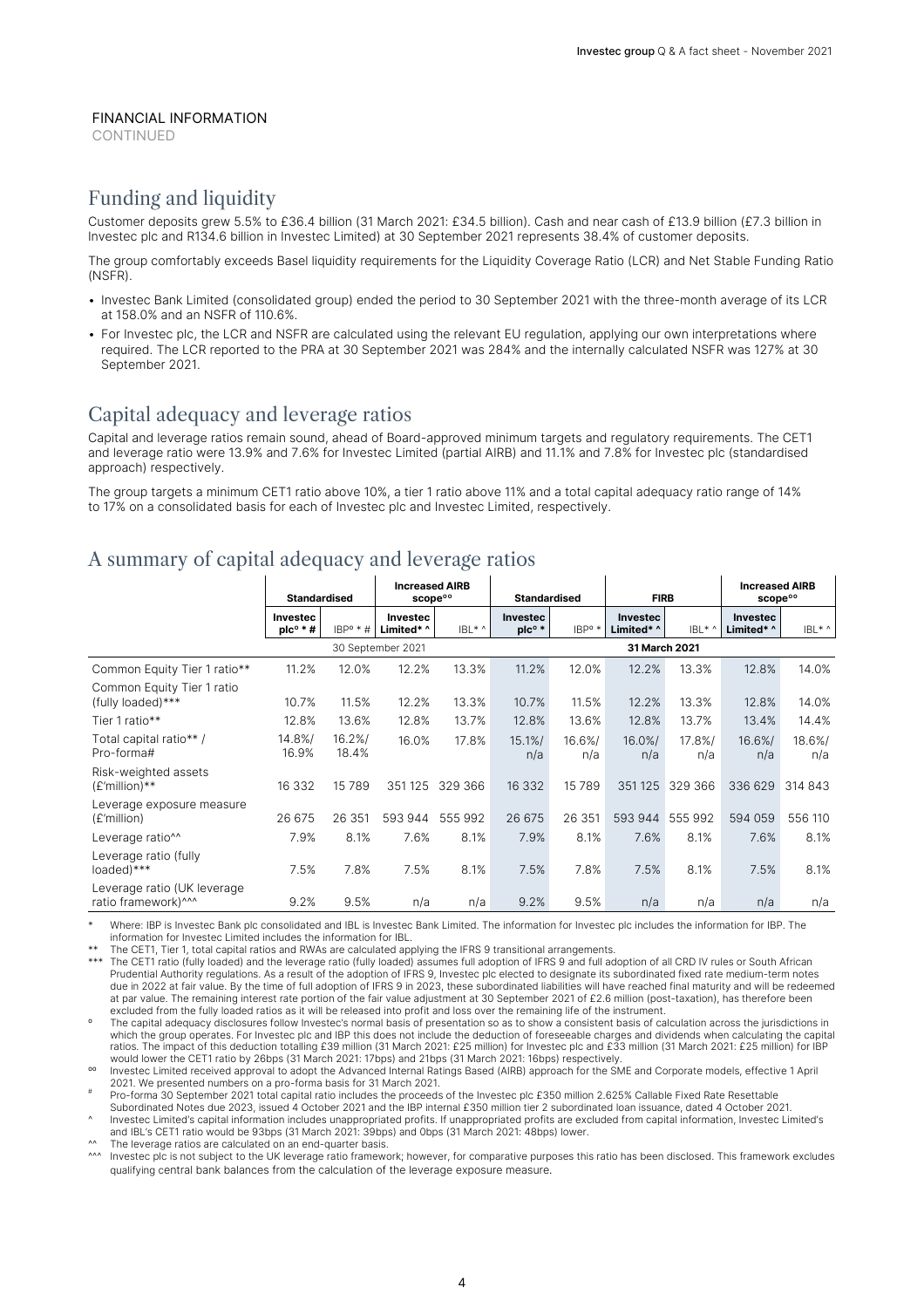**CONTINUED** 

## Deposit guarantees

Investec does not guarantee client deposits, however, deposit guarantee schemes do exist in some of the geographies in which the group operates:

#### UK and Other

- In terms of the Financial Services Compensation Scheme, the UK government guarantees a maximum deposit of £85 000 per individual per institution.
- Investec Bank (Channel Islands) Limited is a participant in both the Guernsey and Jersey Banking Deposit Compensation schemes. These schemes offer protection for 'qualifying deposits/eligible deposits' up to £50 000, subject to certain limitations. The maximum total amount of compensation is capped at £100 million in any five-year period.
- Further details are available on request or alternatively on the Guernsey Scheme's website: www.dcs.gg <http:// www.dcs.gg> or on the Jersey States website which will also highlight the banking groups covered.

#### South Africa

There are no deposit guarantees in South Africa.

#### Asset quality and exposures

- The bulk of Investec's credit and counterparty risk arises through its private client and corporate client activities. The group lends to high net worth and high income individuals, mid- to large-sized corporates, public sector bodies and institutions.
- We have a preference for primary exposure in the group's two main operating geographies, South Africa and the UK, and specific countries where we have subsidiaries or branches.
- The majority of our credit and counterparty exposures reside within our two core geographies, namely the UK and South Africa.
- Credit and counterparty risk is always assessed with reference to the aggregate exposure to a single counterparty or group of related parties to avoid or minimise over exposure and concentration risk
- Our assessment of our clients includes consideration of their character and integrity, core competencies, track record and financial strength. A strong emphasis is placed on historical and ongoing stability of income and cash flow streams generated by the clients. Our primary assessment method is therefore the ability of the client to meet their payment obligations. Furthermore we have little appetite for unsecured debt and require that good quality collateral is provided in support of obligations.
- We are client-centric in our approach and originate loans with the intent of holding these assets to maturity, thereby developing a 'hands-on' and long-standing relationship with our clients. In certain instances we may elect to sell certain assets down and/or securitise them.
- Total ECL impairment charges declined significantly to £10.2 million (2020: £66.0 million) and the group's annualised credit loss ratio reduced to 0.07% (FY2021: 0.35%; Sept 2020: 0.47%), reflecting strong asset quality and recoveries. Overall, the group has maintained prior period post-model adjustments and in certain instances, introduced further adjustments following model-driven provision releases given improved macro-economic factors. The post-model adjustments account for risks which management believe are not reflected in the models.
- In South Africa, Stage 2 exposures increased to 5.5% of gross core loans subject to ECL at 30 September 2021 (31 March 2021: 5.2%) while Stage 3 has reduced to 2.2% at 30 September 2021 (31 March 2021: 2.6%) mainly due to a large single name exposure migrating from Stage 3 to Stage  $\mathcal{L}$
- In the UK, overall coverage for Stage 1 and Stage 2 remains elevated at 30 September 2021, reflecting the ongoing uncertainty arising from the COVID-19 pandemic. A slight reduction in coverage reflects the transfer of loans back to Stage 1 from Stage 2 resulting from the updated forwardlooking macro-economic scenarios.

#### Property-related exposure

- Investec does have property-related lending exposures.
- For the most part Investec's exposure to the property markets arises from collateral that we have taken through our various activities in the structured property finance and growth and acquisition finance areas.
- Investec has a strong client-centric focus with a credit assessment process that focuses not only on the value of the underlying property but also the client's ability to repay and the sustainability of income through the cycle.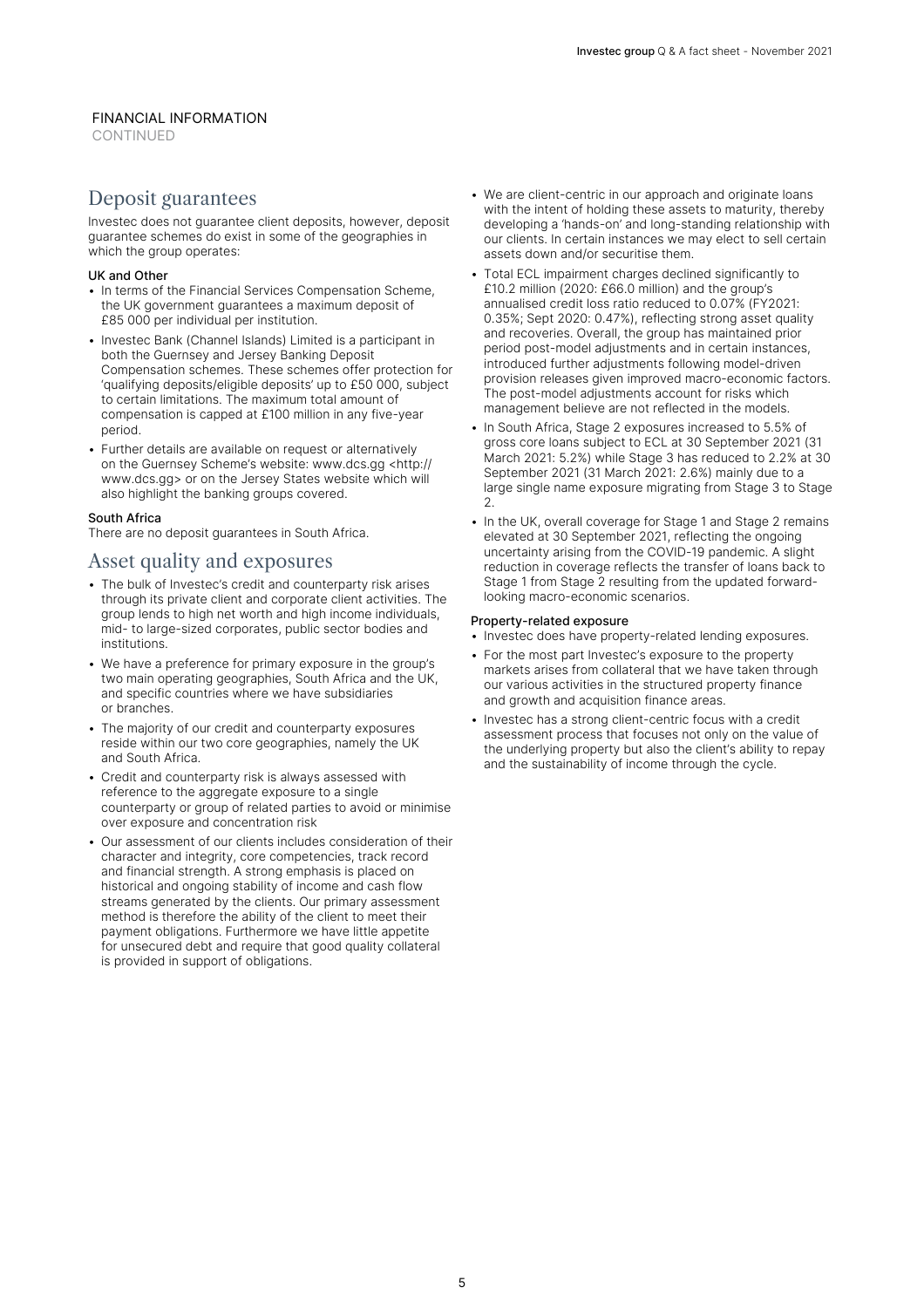CONTINUED

## Gearing

Investec is not a highly geared bank. A number of the banks that have come into difficulty in the past have been in excess of 40 times geared. Investec's gearing ratio is 9.7x.

#### **Investec's DLC structure**

- Investec plc and Investec Limited are separate legal entities and listings, but are bound together by contractual agreements and mechanisms
- Investec operates as if it is a single unified economic enterprise. Both companies have the same boards of directors and management
- Shareholders have common economic and voting interests as if Investec Limited and Investec plc were a single company:
	- equivalent dividends on a per share basis
	- joint electorate and class right voting
- Creditors are, however, ring-fenced to either Investec Limited or Investec plc as there are no cross-guarantees between the companies.

| <b>Rating agency</b>                 | <b>Investec Limited</b> | <b>IBL</b><br>A subsidiary of<br><b>Investec Limited</b> | Investec plc | <b>IBP</b><br>A subsidiary<br>of Investec plc |
|--------------------------------------|-------------------------|----------------------------------------------------------|--------------|-----------------------------------------------|
| <b>Fitch</b>                         |                         |                                                          |              |                                               |
| Long-term ratings                    |                         |                                                          |              |                                               |
| Foreign currency                     | BB-                     | BB-                                                      |              | BBB+                                          |
| National                             | $AA + (zaf)$            | $AA + (zaf)$                                             |              |                                               |
| Short-term ratings                   |                         |                                                          |              |                                               |
| Foreign currency                     | B                       | B                                                        |              | F <sub>2</sub>                                |
| National                             | $F1+(zaf)$              | $F1+(zaf)$                                               |              |                                               |
| <b>Outlook</b>                       | Negative                | Negative                                                 |              | Stable                                        |
| Moody's                              |                         |                                                          |              |                                               |
| Long-term ratings                    |                         |                                                          |              |                                               |
| Foreign currency                     |                         | Ba <sub>2</sub>                                          | Baa1         | A <sub>1</sub>                                |
| National                             |                         | Aa1.za                                                   |              |                                               |
| Short-term ratings                   |                         |                                                          |              |                                               |
| Foreign currency                     |                         | <b>NP</b>                                                | $P - 2$      | $P-1$                                         |
| National                             |                         | $P-1.(za)$                                               |              |                                               |
| <b>Outlook</b>                       |                         | Negative                                                 | Stable       | <b>Stable</b>                                 |
| <b>S&amp;P</b>                       |                         |                                                          |              |                                               |
| Long-term ratings                    |                         |                                                          |              |                                               |
| Foreign currency                     |                         | BB-                                                      |              |                                               |
| National                             |                         | za.AA                                                    |              |                                               |
| Short-term ratings                   |                         |                                                          |              |                                               |
| Foreign currency                     |                         | B                                                        |              |                                               |
| National                             |                         | $za.A-1+$                                                |              |                                               |
| <b>Outlook</b>                       |                         | Stable                                                   |              |                                               |
| <b>Global Credit Ratings</b>         |                         |                                                          |              |                                               |
| Long-term ratings                    |                         |                                                          |              |                                               |
| International scale, local currency  |                         | <b>BB</b>                                                |              | BBB+                                          |
| National scale                       |                         | AA(za)                                                   |              |                                               |
| Short-term ratings                   |                         |                                                          |              |                                               |
| International scale, local currency  |                         | B                                                        |              | A2                                            |
| National scale                       |                         | $A1+(ZA)$                                                |              |                                               |
| <b>Outlook (International scale)</b> |                         | Negative                                                 |              |                                               |
| <b>Outlook (National scale)</b>      |                         | Stable                                                   |              | Stable                                        |

Further information on Investec's credit ratings may be found on our website.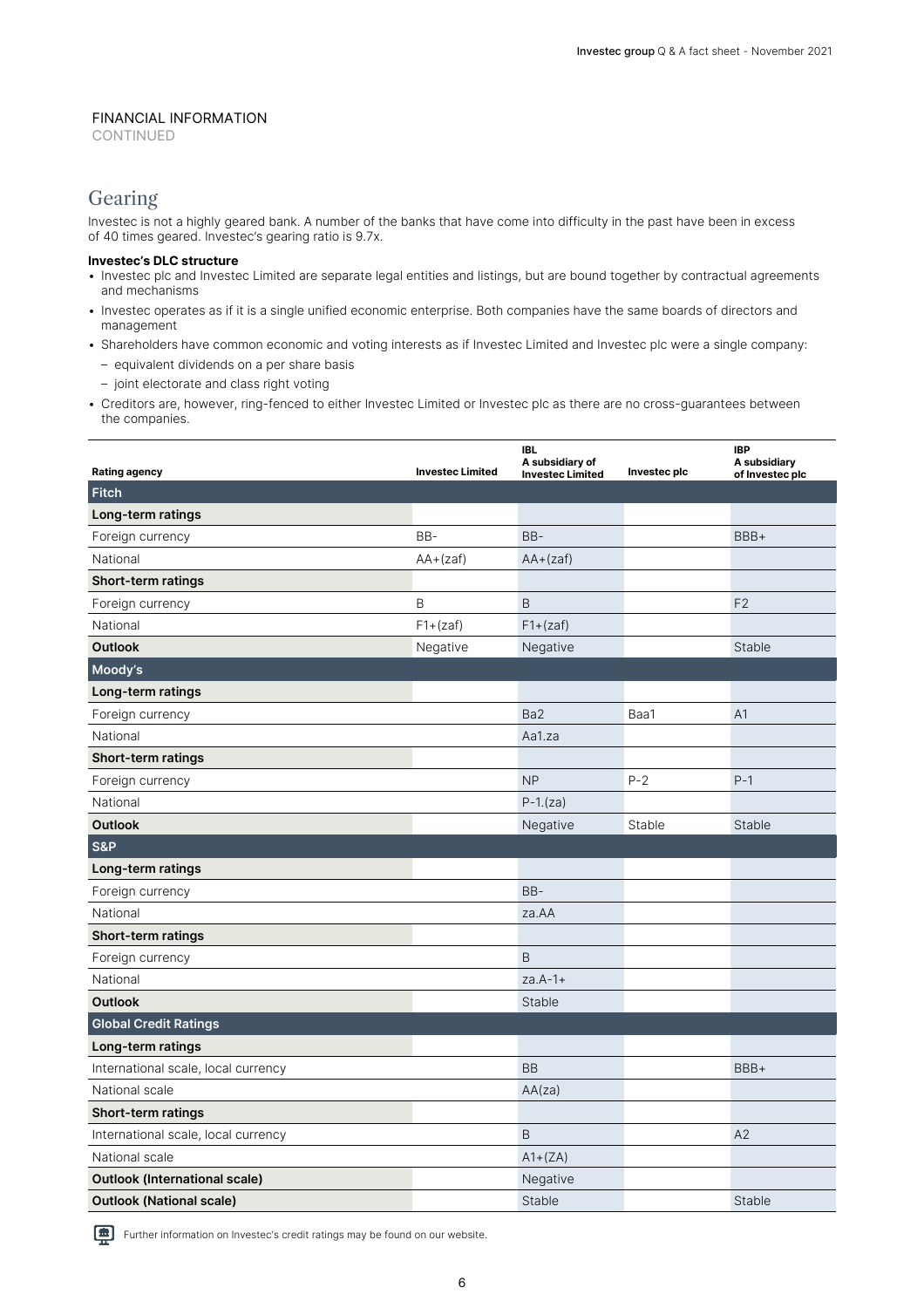# Driving sustainable long-term growth



#### **Our strategic direction**

Our long-term commitment is to One Investec; a clientfocused strategy where, irrespective of specialisation or geography, we commit to offering our clients the full breadth and scale of our products and services.

We are focused on delivering profitable, impactful and sustainable solutions to our clients. To deliver on One Investec, we will focus on collaboration between the Specialist Banking and Wealth & Investment businesses and continue to invest in and support these franchises. This will position Investec for sustainable long-term growth.

#### Our long-term strategic focus:

- **We are committed to delivering exceptional service to our clients, creating long-term value for our shareholders and contributing meaningfully to our people, communities and the planet**
- **All relevant Investec resources and services are on offer in every single client transaction**
- **We aim to sustain our distinctive, Out of the Ordinary culture, entrepreneurial spirit and freedom to operate, with the discipline and obligation to do things properly for the whole of Investec.**

## Framework to drive improved business performance



Continued investments drive a digitally connected ecosystem to leverage efficiencies and deliver enhanced value to clients and staff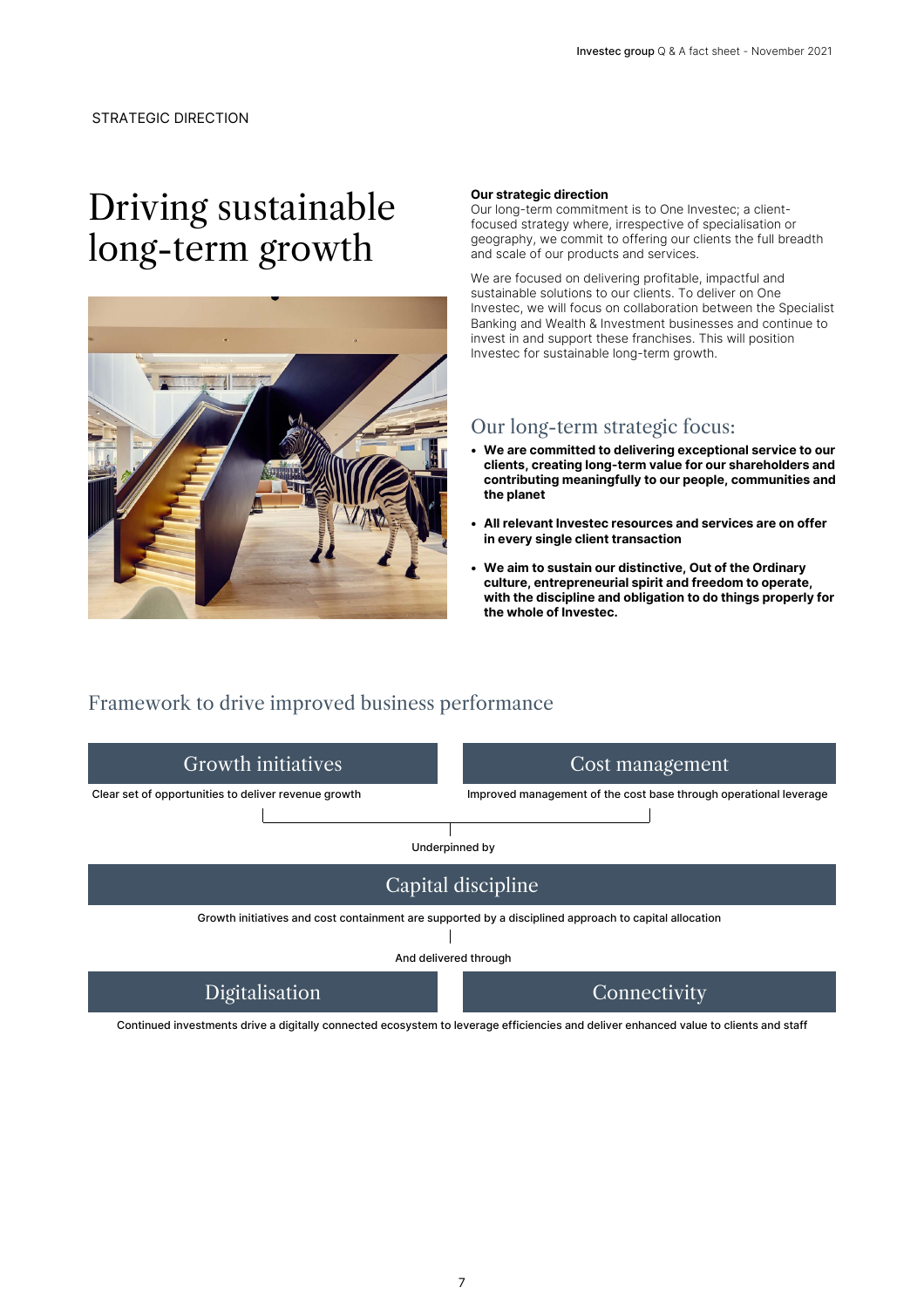# Sustainability highlights

Ensuring that we do no harm, contribute positively, lend and invest responsibly and maintain our competitive ESG position

#### **Governance**

- Created a framework linking **executive directors' remuneration** to ESG KPIs
- **Deepened our ESG skills** on the group board with the addition of two new non-executive directors, Nicky Newton-King and Jasandra Nyker

#### **Sustainable finance**

- **\$600 million** raised for Investec Bank plc through a sustainabilitylinked loan (3x oversubscribed)
- **\$30.6 million** raised by Investec Wealth & Investment at 30 September 2021 through the launch of a Global Sustainable Equity Fund

#### **Positioning**

- Received a **low-risk rating** from Sustainalytics (16.6)
- Aligned to the UN SDGs: Obtained **5-star rating** from Support the Goals

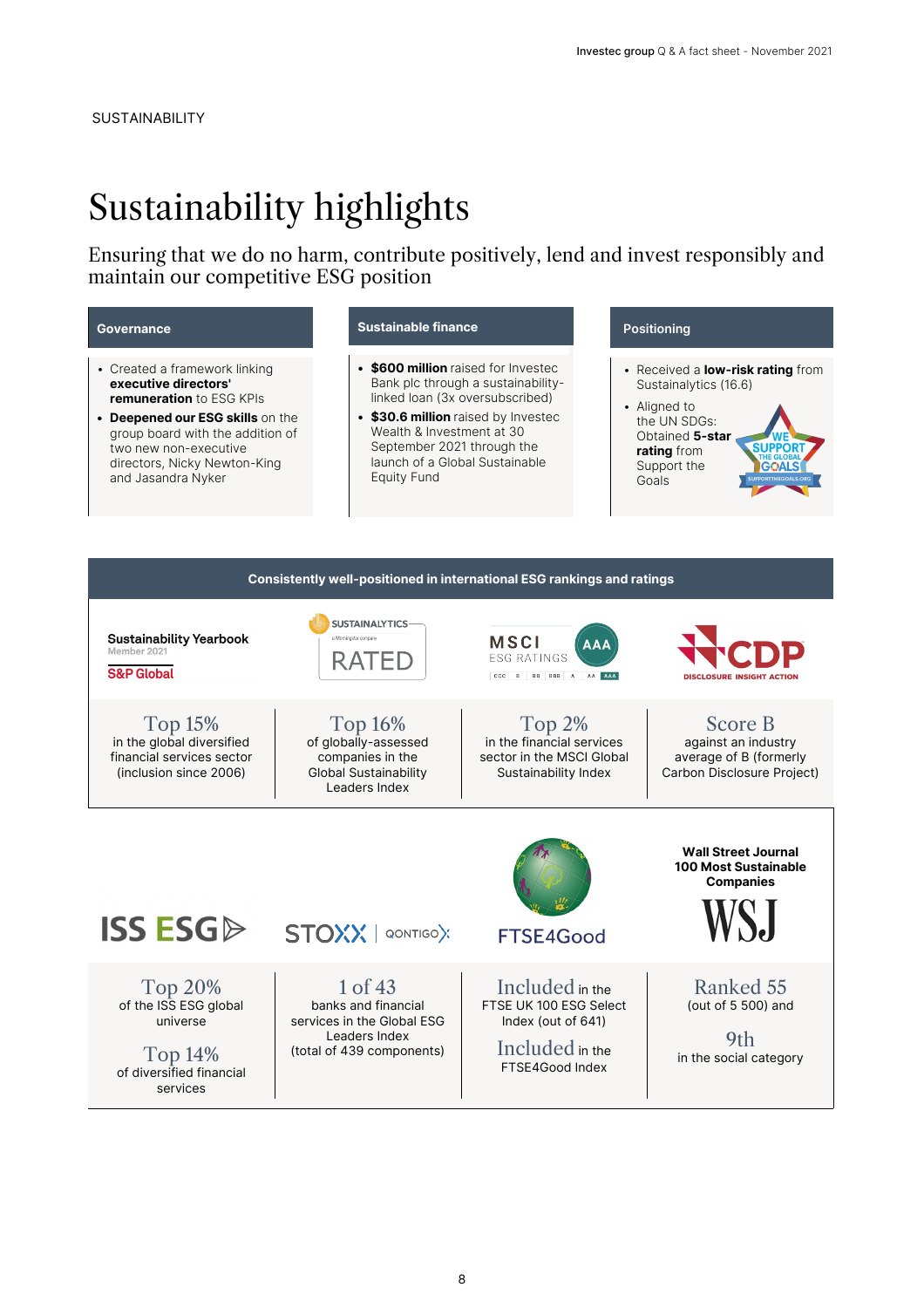# Addressing climate change and reducing inequalities

Through our focus on the UN Sustainable Development Goals



9